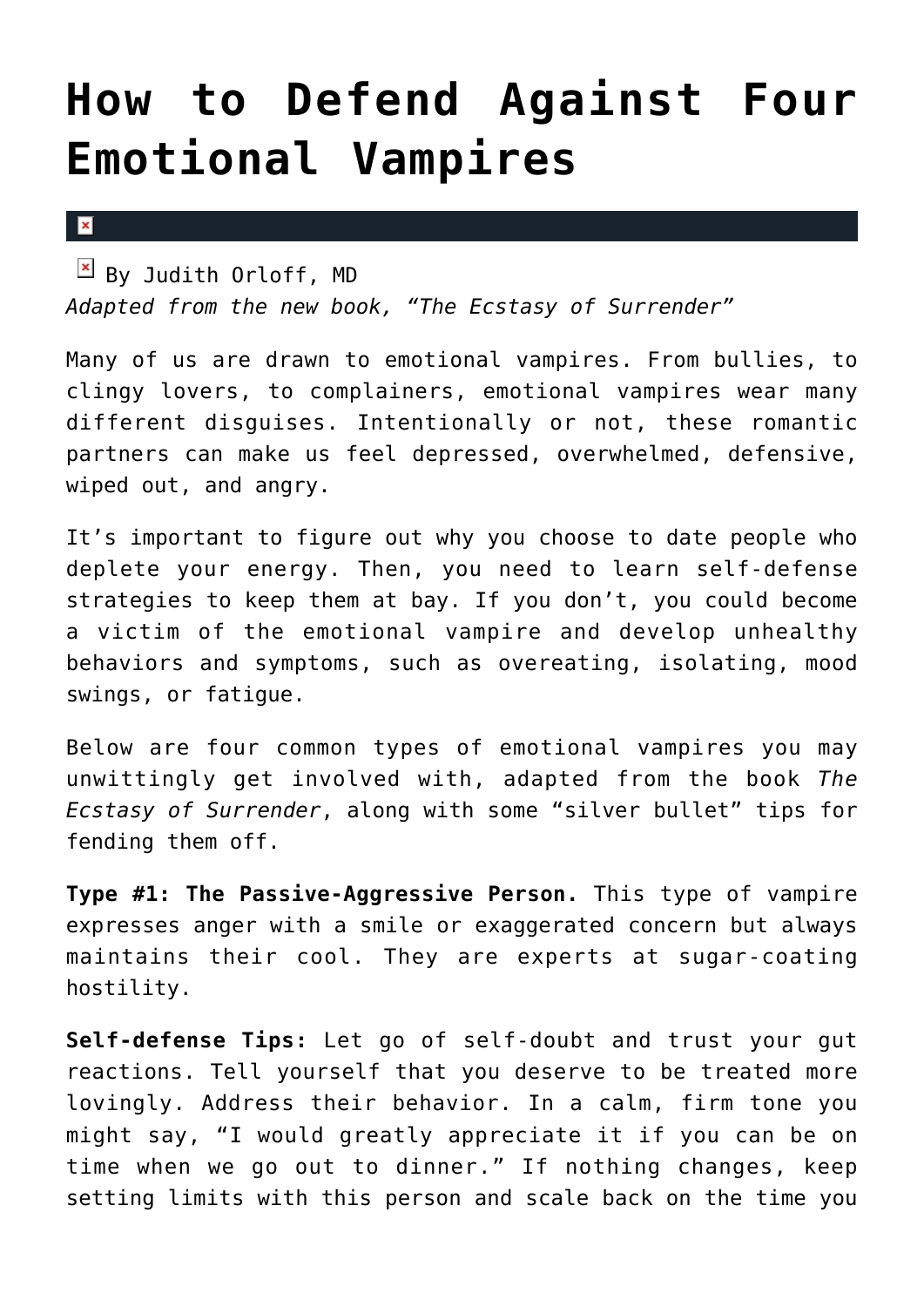spend with them.

**Type #2: The Narcissist.** For this vampire, everything is about them. They are ego-centric, self-important, and starved for admiration and attention. They may be charming and intelligent until their guru status is threatened.

**Self-defense Tips:** Enjoy their good qualities, but have realistic expectations. Their motto is "me-first," so getting angry or stating your needs won't have any effect on them. Beware of this type, because narcissists lack empathy and are incapable of unconditional love. You may be able to get their cooperation by appealing to their self-interest and showing them how your request will benefit them.

**Type #3: The Anger Addict.** This vampire deals with conflict by accusing, attacking, humiliating, or criticizing. Some anger addicts withhold things, or resort to using the silent treatment to punish you.

**Self-defense Tips:** Don't let their anger wear down your selfesteem. Pause when agitated. Take a few slow breaths to relax, and do not respond until you are in a centered place. Try to stay neutral and balanced, and disarm the person by agreeing with them or acknowledging their position. Then state your case. It's also useful to empathize with anger addicts. Ask yourself what pain or inadequacy makes them so angry.

**Type #4: The Guilt Tripper.** These types are world-class blamers, martyrs, and drama queens. They know how to make you feel bad about something by pressing your insecurity buttons.

**Self-defense Tips:** Let go of the notion that you have to be perfect. Everyone makes mistakes. If you feel really guilty, find a private place and let yourself cry. You can also reply with a positive statement such as, "I can see your point of view. But when you say \_\_\_, my feelings are hurt. I'd be grateful if you didn't keep repeating it."